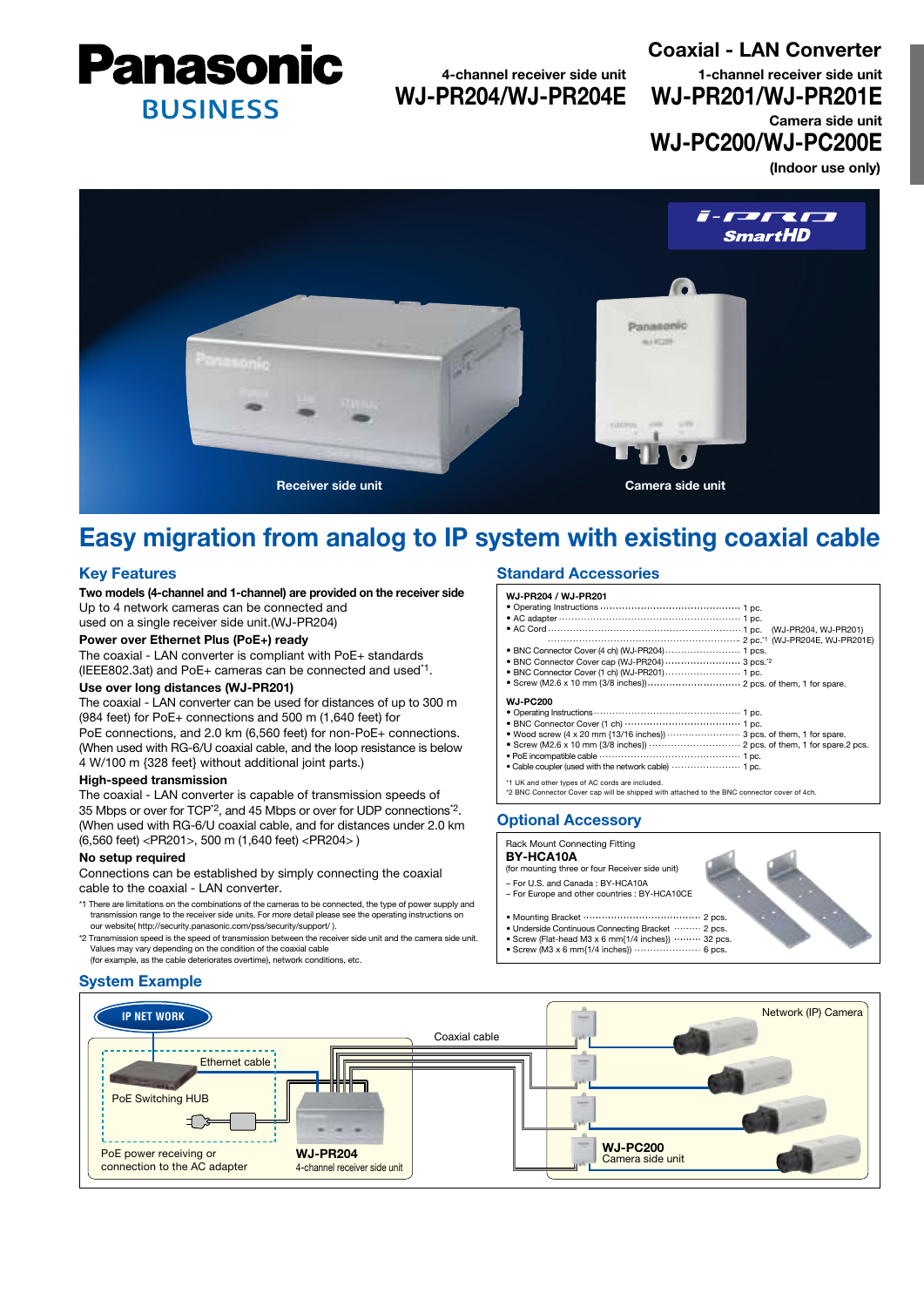#### **Specifications** Receiver side unit

| ltems                        | <b>Specifications</b>                                             |  |  |  |
|------------------------------|-------------------------------------------------------------------|--|--|--|
| <b>Operating Environment</b> | Temperature : 0 to 50 °C {+32 °F to +122 °F}                      |  |  |  |
|                              | Humidity<br>: 10 % to 90 % (without condensation)                 |  |  |  |
| Interfaces                   | 10Base-T/100Base-TX x 1                                           |  |  |  |
|                              | BNC connector: x 4 (WJ-PR204), x 1 (WJ-PR201)                     |  |  |  |
| Dimensions (W x H x D)       | Main Body:                                                        |  |  |  |
| (approx.)                    | 105 mm x 44 mm x 98 mm                                            |  |  |  |
|                              | {4-5/32 inches x 1-3/4 inches x 3-7/8 inches}                     |  |  |  |
|                              | When a BNC connector cover is mounted:                            |  |  |  |
|                              | 105 mm x 44 mm x 165 mm                                           |  |  |  |
|                              | {4-5/32 inches x 1-3/4 inches x 6-1/2 inches}                     |  |  |  |
| Mass (approx.)               | WJ-PR204: 270g (0.6 lbs)                                          |  |  |  |
|                              | WJ-PR201: 250g (0.55 lbs)                                         |  |  |  |
| Power Supply                 | Use the included AC adapter.                                      |  |  |  |
|                              | INPUT : 100 - 240 V 50/60 Hz                                      |  |  |  |
|                              | OUTPUT: DC 57 V / 1.14 A                                          |  |  |  |
|                              | Use the PoE power supply                                          |  |  |  |
|                              | PoE DC 48V / Approx. 265 mA                                       |  |  |  |
| <b>Power Consumption</b>     | Use the included AC adapter.                                      |  |  |  |
|                              | WJ-PR204: DC 57 V / 1.14 A / Approx. 65 W                         |  |  |  |
|                              | WJ-PR201: DC 57 V / 700 mA / Approx. 40 W                         |  |  |  |
|                              | Use the PoE power supply                                          |  |  |  |
|                              | PoE DC 48 V: 265 mA / Approx. 12.95 W (Class 0 device)            |  |  |  |
| Finish                       | Main unit : PC/ABS Silver.                                        |  |  |  |
|                              | BNC connector cover: PC/ABS Grey (WJ-PR204), ABS White (WJ-PR201) |  |  |  |

## Camera side unit

| Items                        | <b>Specifications</b>                                             |  |  |  |
|------------------------------|-------------------------------------------------------------------|--|--|--|
| <b>Operating Environment</b> | Temperature : -10 to 50 °C {+14 °F to +122 °F}                    |  |  |  |
|                              | : 10 % to 90 % (without condensation)<br>Humidity                 |  |  |  |
| Interfaces                   | 10Base-T/100Base-TX x 1                                           |  |  |  |
|                              | BNC connector x 1                                                 |  |  |  |
| Dimensions (W x H x D)       | Main Body:                                                        |  |  |  |
| (approx.)                    | 76 mm x 76 mm x 36 mm {3 inches x 3 inches x 1-7/16 inches}       |  |  |  |
|                              | When a BNC connector cover is mounted:                            |  |  |  |
|                              | 76 mm x 156 mm x 36 mm {3 inches x 6-5/32 inches x 1-7/16 inches} |  |  |  |
| Mass (approx.)               | 110 a (0.24 lbs)                                                  |  |  |  |
| Power Supply                 | Original power system                                             |  |  |  |
|                              | (from the receiver side unit via the coaxial cable)               |  |  |  |
| Finish                       | Main unit: PC/ABS Sail white                                      |  |  |  |
|                              | BNC connector cover (1 ch) : ABS White                            |  |  |  |

#### Coaxial Interface

| <b>Items</b>            | <b>Specifications</b>                                     |  |  |
|-------------------------|-----------------------------------------------------------|--|--|
| Standard                | Panasonic original system                                 |  |  |
| Frequency Range         | 2 MHz-28 MHz                                              |  |  |
| Data Transfer Mode      | Wavelet OFDM                                              |  |  |
| Access Method           | CSMA/CA                                                   |  |  |
| <b>Error Correction</b> | Reed-Solomon Code + Convolutional Code (Viterbi decoding) |  |  |

### LAN Interface

| <b>Items</b>      | <b>Specifications</b>                      |  |  |  |
|-------------------|--------------------------------------------|--|--|--|
| Standard          | IEEE802.3/IEEE802.3u (10Base-T/100Base-TX) |  |  |  |
| MDI/MDI-X         | Cross/Straight cable automatic recognition |  |  |  |
| Transmission Rate | 10 Mbps/100 Mbps (Auto-Sensing)            |  |  |  |
| Number of Ports   | 1 (RJ45 connector)                         |  |  |  |
| Protocol          | TCP/IP, UDP                                |  |  |  |
| Access Method     | CSMA/CD                                    |  |  |  |

#### Connection Specifications

| ltems                      | <b>Specifications</b>                                                    |  |  |  |
|----------------------------|--------------------------------------------------------------------------|--|--|--|
| Number of units that can   | WJ-PR204 : Up to 4 Camera side units can be connected.*1                 |  |  |  |
| be communicated with       | WJ-PR201: 1 Camera side unit can be connected.                           |  |  |  |
| Connectable Devices        | Receiver side unit: devices equipped with 10Base-T/100Base-TX interfaces |  |  |  |
|                            | Camera side unit : PoE camera, PoE+ camera, or camera driven             |  |  |  |
|                            | by external power"2                                                      |  |  |  |
| Number of devices that can | A maximum of 128 receiver side unit or camera side unit can be           |  |  |  |
| be connected               | connected in 1 segment                                                   |  |  |  |
|                            |                                                                          |  |  |  |

\* 1 There are restrictions regarding combining cameras.

For more detail please see the operating instructions on our website. ( http://security.panasonic.com/pss/security/support/ )

\* 2 The maximum distance that can be connected with a coaxial cable varies depending on the camera used. For more detail please see the operating instructions on our website.

( http://security.panasonic.com/pss/security/support/ )

## Maintenance Screen Specifications

| <b>Items</b> | <b>Specifications</b>                                                                |  |  |  |  |
|--------------|--------------------------------------------------------------------------------------|--|--|--|--|
|              | Compatible Operating Systems   Microsoft® Windows® 8.1, Microsoft® Windows® 8        |  |  |  |  |
|              | Microsoft <sup>®</sup> Windows® 7. Microsoft <sup>®</sup> Windows Vista <sup>®</sup> |  |  |  |  |
| Web Browser  | Windows <sup>®</sup> Internet Explorer <sup>®</sup> 11 32 bit                        |  |  |  |  |
|              | Windows <sup>®</sup> Internet Explorer <sup>®</sup> 10 32 bit                        |  |  |  |  |
|              | Windows <sup>®</sup> Internet Explorer <sup>®</sup> 9 32 bit                         |  |  |  |  |
|              | Windows® Internet Explorer® 8 32 bit                                                 |  |  |  |  |
|              | Windows® Internet Explorer® 7 32 bit                                                 |  |  |  |  |

## Performance Specifications

| Items                                            | <b>Specifications</b>                                                                       |  |  |  |
|--------------------------------------------------|---------------------------------------------------------------------------------------------|--|--|--|
| Transmission Speed *1                            | UDP: 45 Mbps or higher; TCP $2:35$ Mbps or higher                                           |  |  |  |
| (When the AC adapter(accessory) is used)         | (when using an RG-6/U coaxial cable at distances under 500 m (1,640 feet) <pr204>)</pr204>  |  |  |  |
|                                                  | (when using an RG-6/U coaxial cable at distances under 2.0 km (6,560 feet) <pr201>)</pr201> |  |  |  |
| Maximum Transmission Distance of a Coaxial Cable | 200 m (656 feet)<br>: PoE+ camera*4                                                         |  |  |  |
| {When the AC adapter (accessory) is used}        | 300 m (984 feet) : PoE+ camera recommended by Panasonic <sup>13</sup> , <sup>14</sup>       |  |  |  |
|                                                  | 300 m (984 feet) : PoE camera                                                               |  |  |  |
|                                                  | 500 m (1,640 feet) : PoE camera recommended by Panasonic <sup>3</sup>                       |  |  |  |
|                                                  | 500 m (1,640 feet) : Camera powered by an external power supply <pr204></pr204>             |  |  |  |
|                                                  | 2.0 km (6,560 feet) : Camera powered by an external power supply <pr201></pr201>            |  |  |  |
|                                                  |                                                                                             |  |  |  |

\*1 This value is the total value of the transmission speed between the receiver side and camera side unit. The transmission speed when using an RG-6/U coaxial cable may very depending on factors such as the coaxial cable condition and network environment.

The values shown here measured in environments not affected by cable or network environment conditions

\*2 Measured using Linux® FTP.

\*3 For information about the cameras recommended by Panasonic to be used for the camera side unit,

visit our web site. ( http://security.panasonic.com/pss/security/support/info.html )

\*4 The maximum length of an Ethernet cable used to connect a PoE+ camera is 50 m (164 feet).

## Connection types and power supply to receiver side units

## (1) When using a 1-channel Receiver side unit

| Receiver side unit<br>power source | Camera<br>power source | Camera side unit<br>Ethernet cable length (1) | Receiver side unit<br>Ethernet cable length (2)            | Compatible<br>coaxial cable length(3)                         |
|------------------------------------|------------------------|-----------------------------------------------|------------------------------------------------------------|---------------------------------------------------------------|
| AC adapter                         | $PoE+$                 | 50 m {164 feet}<br>Max.                       | Max. 100 m {328 feet}                                      | Max. 200 m {656 feet}<br>: PoE+ camera                        |
|                                    |                        |                                               |                                                            | Max. 300 m {984 feet} : Cameras recommended by Panasonic *1   |
|                                    | PoE                    | Max. 100 m {328 feet}                         | Max. 100 m {328 feet}                                      | Max. 300 m {984 feet} : PoE camera                            |
|                                    |                        |                                               |                                                            | Max. 500 m {1,640 feet} : Cameras recommended by Panasonic *1 |
|                                    | External power supply  | Max. 100 m {328 feet} '3                      | Max. 100 m {328 feet}                                      | Max. 2.0 km {6,560 feet}                                      |
|                                    | $PoE+$                 | Cannot be connected                           | Cannot be connected                                        | Cannot be connected                                           |
| PoE                                | PoE <sup>*2</sup>      | Max. 100 m {328 feet}                         | Max. 5 m {16 feet 4-27/32 inches}                          | Max. 300 m {984 feet} : PoE camera                            |
|                                    |                        |                                               |                                                            | Max. 500 m {1,640 feet} : Cameras recommended by Panasonic *1 |
|                                    | External power supply  | Max. 100 m {328 feet} '3                      | Max. 5 m {16 feet 4-27/32 inches} Max. 2.0 km {6,560 feet} |                                                               |

#### (2) When using a 4-channel Receiver side unit

| $\mu$ , which against a channol hoogered onas annu |                        |                                               |                                                 |                                                                |
|----------------------------------------------------|------------------------|-----------------------------------------------|-------------------------------------------------|----------------------------------------------------------------|
| Receiver side unit<br>power source                 | Camera<br>power source | Camera side unit<br>Ethernet cable length (1) | Receiver side unit<br>Ethernet cable length (2) | Compatible<br>coaxial cable length(3)                          |
| AC adapter                                         | $PoE+$                 | Max. 50 m {164 feet}                          | Max. 100 m {328 feet}                           | Max, 200 m {656 feet}<br>: PoE+ camera                         |
|                                                    |                        |                                               |                                                 | : Cameras recommended by Panasonic *1<br>Max, 300 m {984 feet} |
|                                                    | PoE                    | Max. 100 m {328 feet}                         | Max. 100 m {328 feet}                           | Max. 300 m {984 feet} : PoE camera                             |
|                                                    |                        |                                               |                                                 | Max. 500 m {1,640 feet} : Cameras recommended by Panasonic *1  |
|                                                    | External power supply  | Max. 100 m {328 feet} '3                      | Max. 100 m {328 feet}                           | Max. 500 m {1,640 feet}                                        |
| PoE                                                | $PoE+$                 | Cannot be connected                           | Cannot be connected                             | Cannot be connected                                            |
|                                                    | PoE <sup>*2</sup>      | Cannot be connected                           | Cannot be connected                             | Cannot be connected                                            |
|                                                    | External power supply  | Max. 100 m {328 feet} '3                      | Max. 5 m {16 feet 4-27/32 inches}               | Max. 500 m {1,640 feet}                                        |

1 External power supply | Max. 100 m (326 feet) \* | Max. 300 to the station about network cameras recommended by Panasonic, visit our web site. ( http://security.panasonic.com/pss/security/support/info.html )

\*2 Use a PoE camera that consumes no more than 6.5 W.

\*3 When connecting a PoE camera or PoE+ camera to an external power supply, make sure to use the included PoE incompatible cable.<br>When the camera side unit can be installed near the camera, connect the PoE incompatible cab

When a PoE incompatible cable is used, power is not supplied to the camera.